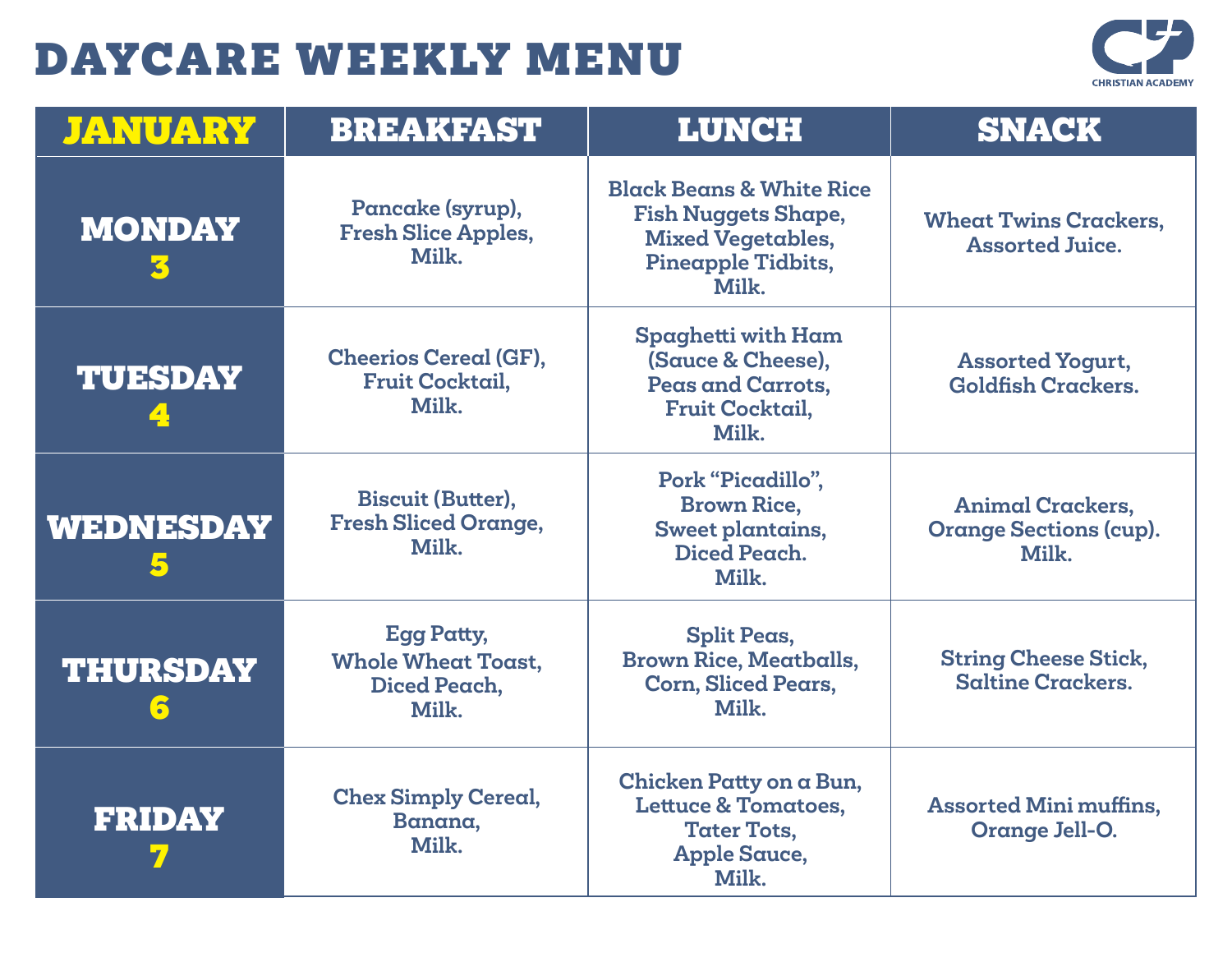

| <b>JANUARY</b>        | <b>BREAKFAST</b>                                                | <b>LUNCH</b>                                                                                                  | <b>SNACK</b>                                          |
|-----------------------|-----------------------------------------------------------------|---------------------------------------------------------------------------------------------------------------|-------------------------------------------------------|
| <b>MONDAY</b><br>10   | <b>French Toast Sticks (Syrup)</b><br>Diced Peach,<br>Milk.     | <b>Brown Rice, Black Beans,</b><br><b>Chicken Nuggets,</b><br>Diced Pears, Milk.                              | Rice Krispies (Individual),<br><b>Assorted Juice.</b> |
| <b>TUESDAY</b><br>11  | Cheese Quesadilla,<br>Pear, Milk.                               | <b>Macaroni with Meatballs,</b><br>(Cheese), Green Beans,<br>Garlic Bread, Fruit Cocktail,<br>Milk.           | <b>Ritz Crackers,</b><br><b>Fruit Sorbet.</b>         |
| WEDNESDAY<br>12       | <b>Assorted Mini Muffins,</b><br>Fruit Cocktail (cup),<br>Milk. | "Moro" Rice (Red Beans),<br><b>Breaded Fish Sticks,</b><br><b>Apple Sauce,</b><br>Milk.                       | <b>Cheese Crackers,</b><br>Milk.                      |
| <b>THURSDAY</b><br>13 | <b>Corn Flakes Cereal.</b><br><b>Orange Sections,</b><br>Milk.  | Rice with Baked Chicken.<br>Peas and Carrots,<br>Slice Peach,<br>Milk.                                        | <b>Cheese Slices.</b><br>Soft Tortilla.               |
| <b>FRIDAY</b><br>14   | <b>Raising Mini Bagel,</b><br>(Cream Cheese)<br>Pear, Milk.     | Beef Patty on a Bun,<br><b>Lettuce &amp; Tomatoes,</b><br><b>Baked French Fries.</b><br>Diced Peach,<br>Milk. | <b>Goldfish Crackers,</b><br><b>Assorted Yogurt.</b>  |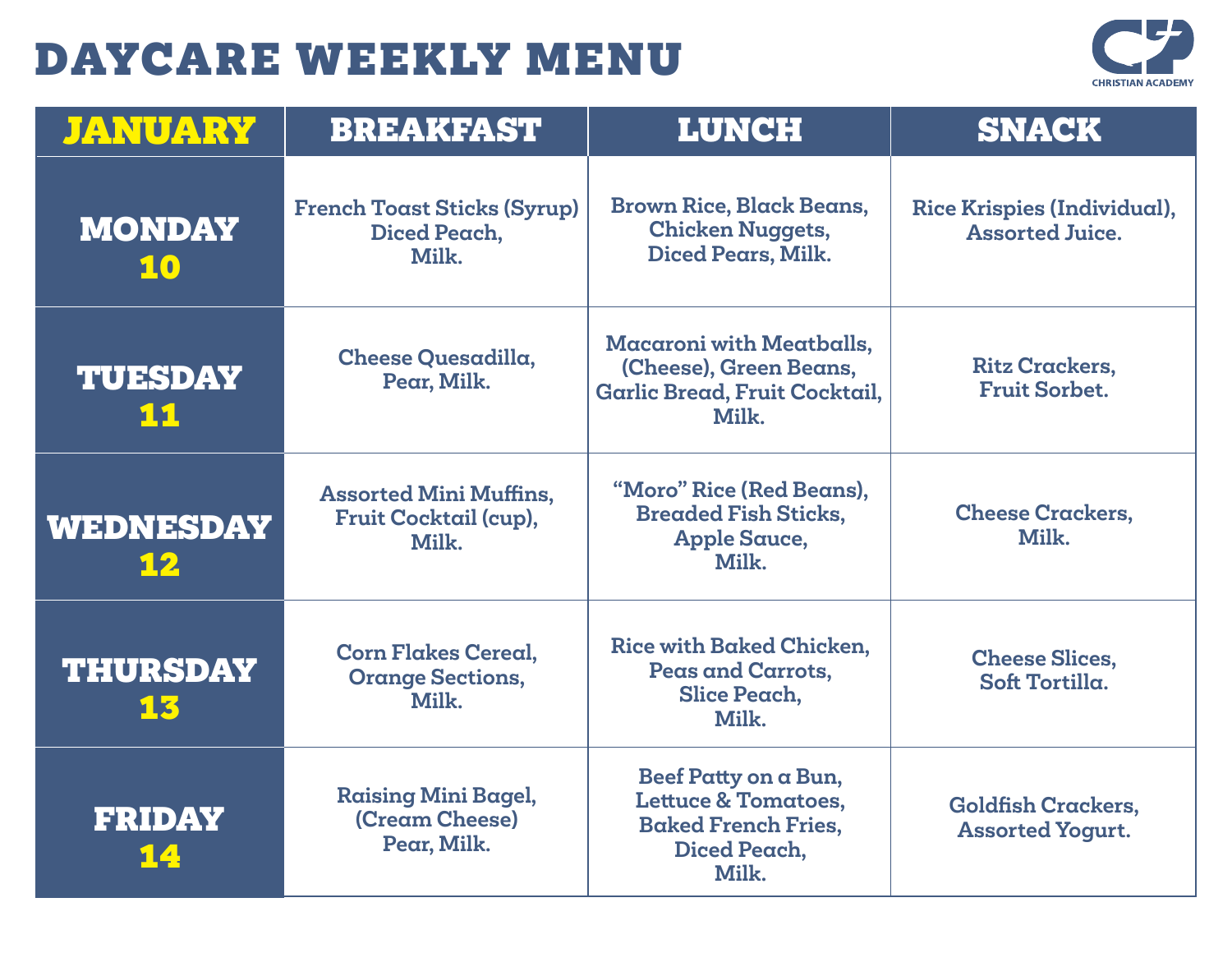

| <b>JANUARY</b>        | <b>BREAKFAST</b>                                                      | <b>LUNCH</b>                                                                                                                   | <b>SNACK</b>                                                            |
|-----------------------|-----------------------------------------------------------------------|--------------------------------------------------------------------------------------------------------------------------------|-------------------------------------------------------------------------|
| <b>MONDAY</b><br>17   | Kaiser Roll (Butter),<br><b>Natural Pears,</b><br>Milk.               | Split Peas, Brown Rice,<br><b>Ground Beef.</b><br><b>Sliced Pears.</b><br>Milk.                                                | <b>Ritz Crackers,</b><br>Milk.                                          |
| <b>TUESDAY</b><br>18  | <b>Sliced Bread Toast (Butter)</b><br><b>Fresh Oranges,</b><br>Milk.  | Spaguetti with Sausage,<br>(Red Sauce & Cheese).<br><b>Green Beans,</b><br><b>Tropical Fruit Salad,</b><br>Milk.               | <b>Assorted Cookies,</b><br><b>Apple Sauce</b><br>(Individual Cups).    |
| WEDNESDAY<br>19       | <b>Cheese Omelet,</b><br><b>Bread Toast,</b><br>Diced Peach.<br>Milk. | Fish Patty on a Bun,<br>Tomatoes,<br><b>Baked Sweet Potatoes,</b><br>Pineaple Tibits,<br>Milk.                                 | <b>Cheese Crackers,</b><br>(Individual Bags),<br><b>Assorted Juice.</b> |
| <b>THURSDAY</b><br>20 | <b>Assorted Mini Muffin,</b><br><b>Sliced Apples,</b><br>Milk.        | "Congris" (Black Beans),<br><b>Chicken Tenders,</b><br>Diced Peach,<br>Milk.                                                   | <b>Animal Crackers.</b><br>Vanilla Pudding,<br><b>(Sugar Free)</b>      |
| <b>FRIDAY</b><br>21   | Mini Pancakes (Syrup),<br>Banana,<br>Milk.                            | Beef Tacos, Soft Tortilla,<br><b>Lettuce &amp; Diced Tomatoes,</b><br><b>Chedar Cheese,</b><br><b>Fruit Cocktail,</b><br>Milk. | <b>Fresh Sliced Apples,</b><br><b>Veggie Strings.</b>                   |